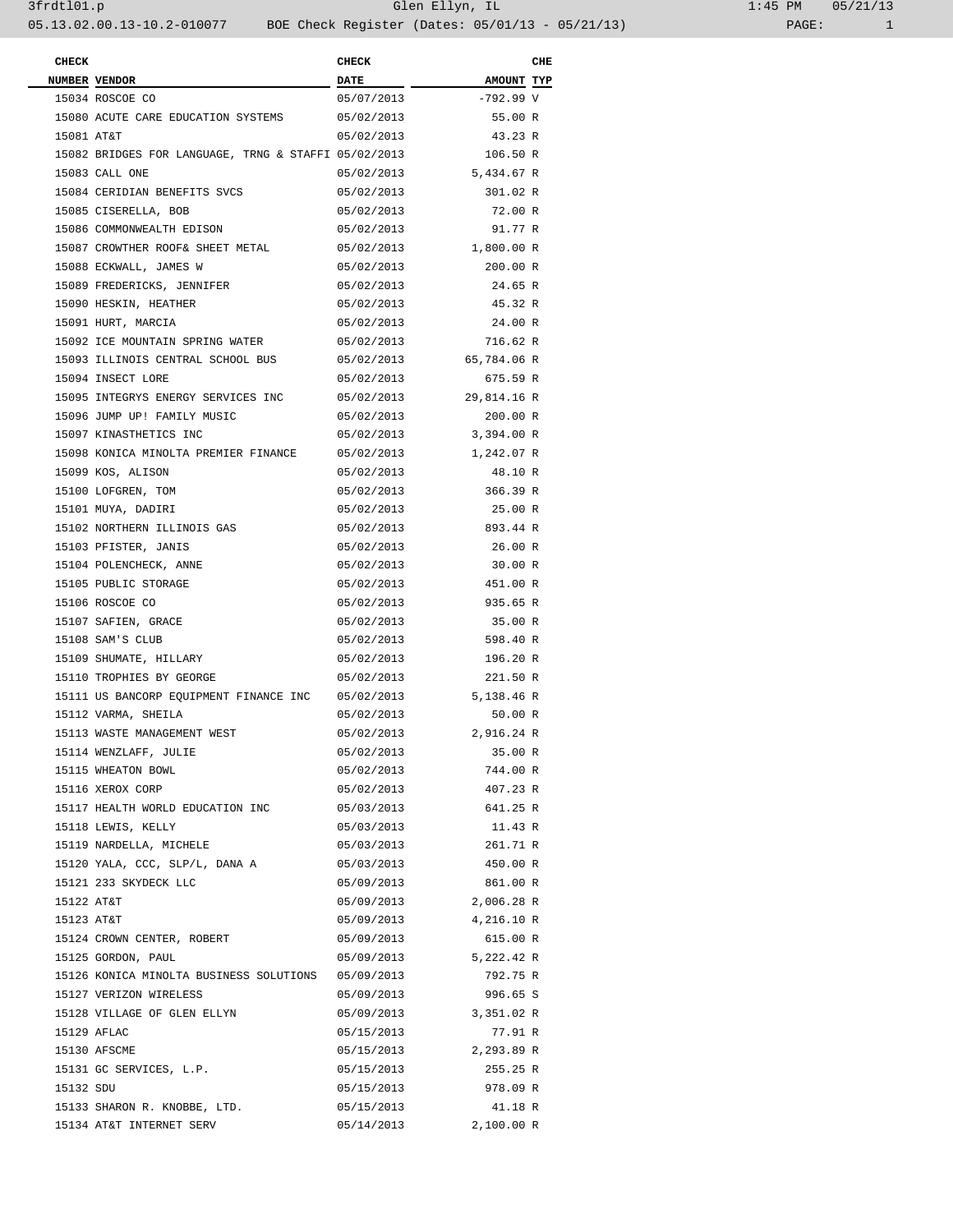| $1:45$ PM |       | 05/21/13 |
|-----------|-------|----------|
|           | PAGE: |          |

| <b>CHECK</b> |                                                      | <b>CHECK</b> |                        | CHE |
|--------------|------------------------------------------------------|--------------|------------------------|-----|
|              | NUMBER VENDOR                                        | <b>DATE</b>  | AMOUNT TYP             |     |
|              | 15135 BRUNSWICK BOWL                                 | 05/14/2013   | 1,046.69 R             |     |
|              | 15136 ENCHANTED CASTLE                               | 05/14/2013   | 1,200.00 R             |     |
|              | 15137 FOX BOWL                                       | 05/14/2013   | 959.00 R               |     |
|              | 15138 NORTHERN ILLINOIS GAS                          | 05/14/2013   | 2,347.34 R             |     |
|              | 15139 SKYWARD INC                                    | 05/14/2013   | 400.00 R               |     |
|              | 15140 A RELIABLE PRINTING                            | 05/21/2013   | 850.75 R               |     |
|              | 15141 ADVENTIST GLENOAKS TDS                         |              | 05/21/2013 2,335.00 R  |     |
|              | 15142 ALEMIS, GEORGIA                                | 05/21/2013   | 100.09 R               |     |
|              | 15143 ALEXIAN BROS BEHAVIORIAL                       | 05/21/2013   | 672.00 R               |     |
|              | 15144 American Reading Company                       |              | 05/21/2013 1,650.00 R  |     |
|              | 15145 AMLINGS                                        | 05/21/2013   | 215.75 R               |     |
|              | 15146 ANDERSON PEST CONTROL                          | 05/21/2013   | 282.30 R               |     |
|              | 15147 ANDERSON'S BOOKFAIR CO                         | 05/21/2013   | 115.13 R               |     |
|              | 15148 ANDERSON'S BOOKSHOP                            | 05/21/2013   | 166.30 R               |     |
|              | 15149 ANDERSON, EDWIN                                | 05/21/2013   | 5,800.00 R             |     |
|              | 15150 ANN & ROBERT H. LURIE CHILDREN'S HO 05/21/2013 |              | 120.00 R               |     |
|              | 15151 APPLE COMPUTER                                 | 05/21/2013   | 69.00 R                |     |
|              | 15152 AQUASCAPE                                      | 05/21/2013   | 763.18 R               |     |
|              | 15153 ASSETWORKS INC                                 |              | 05/21/2013 1,365.00 R  |     |
|              | 15154 AUBUCHON, LENITA                               | 05/21/2013   | 40.00 R                |     |
|              | 15155 BABBAGE NET SCHOOL                             | 05/21/2013   | 311.44 R               |     |
|              | 15156 BOOKSTORE LTD, THE                             | 05/21/2013   | 1,381.92 R             |     |
|              | 15157 BOUND TO STAY BOUND BOOKS                      | 05/21/2013   | 1,573.63 R             |     |
|              | 15158 BRAIN POP LLC                                  | 05/21/2013   | 2,001.97 R             |     |
|              | 15159 BRIDGES FOR LANGUAGE, TRNG & STAFFI 05/21/2013 |              | 95.50 R                |     |
|              | 15160 BRITTON, HEATHER                               |              |                        |     |
|              |                                                      | 05/21/2013   | 1,386.83 R             |     |
|              | 15161 C ACITELLI HEATING & PIPING                    | 05/21/2013   | 2,379.76 R             |     |
|              | 15162 CADENCE OCCUPATIONAL HEALTH                    | 05/21/2013   | 81.41 R                |     |
|              | 15163 CALL ONE                                       | 05/21/2013   | 5,473.95 R             |     |
|              | 15164 CARUS PUBLISHING                               | 05/21/2013   | 111.80 R               |     |
|              | 15165 CENTER FOR APPLIED LINGUISTICS                 |              | 05/21/2013 11,595.00 R |     |
|              | 15166 CHICAGO TRIBUNE                                | 05/21/2013   | 60.00 R                |     |
|              | 15167 CHICAGO EDUCATION PROJECT                      | 05/21/2013   | 6,398.07 R             |     |
|              | 15168 CHICAGO OFFICE TECHNOLOGY GROUP                | 05/21/2013   | 2,452.00 R             |     |
|              | 15169 CHMELIK, JEANNE                                | 05/21/2013   | 74.48 R                |     |
|              | 15170 COLLEGE NANNIES & TUTORS OF GLENVIE 05/21/2013 |              | 430.95 R               |     |
|              | 15171 COMMONWEALTH EDISON                            | 05/21/2013   | 91.79 R                |     |
|              | 15172 CONVERGINT TECHNOLOGIES                        | 05/21/2013   | 950.00 R               |     |
|              | 15173 COONEY, FRANK CO INC                           |              | 05/21/2013 7,348.64 R  |     |
|              | 15174 CORRECT ELECTRIC                               | 05/21/2013   | 625.00 R               |     |
|              | 15175 COSLEY ZOO                                     | 05/21/2013   | 185.00 R               |     |
|              | 15176 COUZENS, MICHELE                               | 05/21/2013   | 43.09 R                |     |
|              | 15177 CPI QUALIFIED PLAN CONSULTANTS INC 05/21/2013  |              | 108.50 R               |     |
|              | 15178 CULLIGAN WATER CONDITIONING                    | 05/21/2013   | 114.00 R               |     |
|              | 15179 DAILY HERALD                                   | 05/21/2013   | 30.00 R                |     |
|              | 15180 DE FRANG, BRIANNE                              | 05/21/2013   | 11.00 R                |     |
|              | 15181 DEMCO                                          | 05/21/2013   | 618.67 R               |     |
|              | 15182 DENISE GUDWIN CONSULTING                       | 05/21/2013   | 350.00 R               |     |
|              | 15183 DIST #16, QUEEN BEE SCL                        |              | 05/21/2013 12,282.68 R |     |
|              | 15184 DUPAGE ROE                                     |              | 05/21/2013 1,100.00 R  |     |
| 15185 EAI    |                                                      | 05/21/2013   | 290.78 R               |     |
|              | 15186 ELGIN KEY & LOCK                               | 05/21/2013   | 477.55 R               |     |
|              | 15187 ELIM CHRISTIAN SERVICES                        |              | 05/21/2013 6,327.42 R  |     |
|              | 15188 EWOLDT, BETH                                   | 05/21/2013   | 54.00 R                |     |
|              | 15189 EXPLORE LEARNING                               | 05/21/2013   | 5,087.25 R             |     |
|              | 15190 FIGLIULO & SILVERMAN                           | 05/21/2013   | 834.19 R               |     |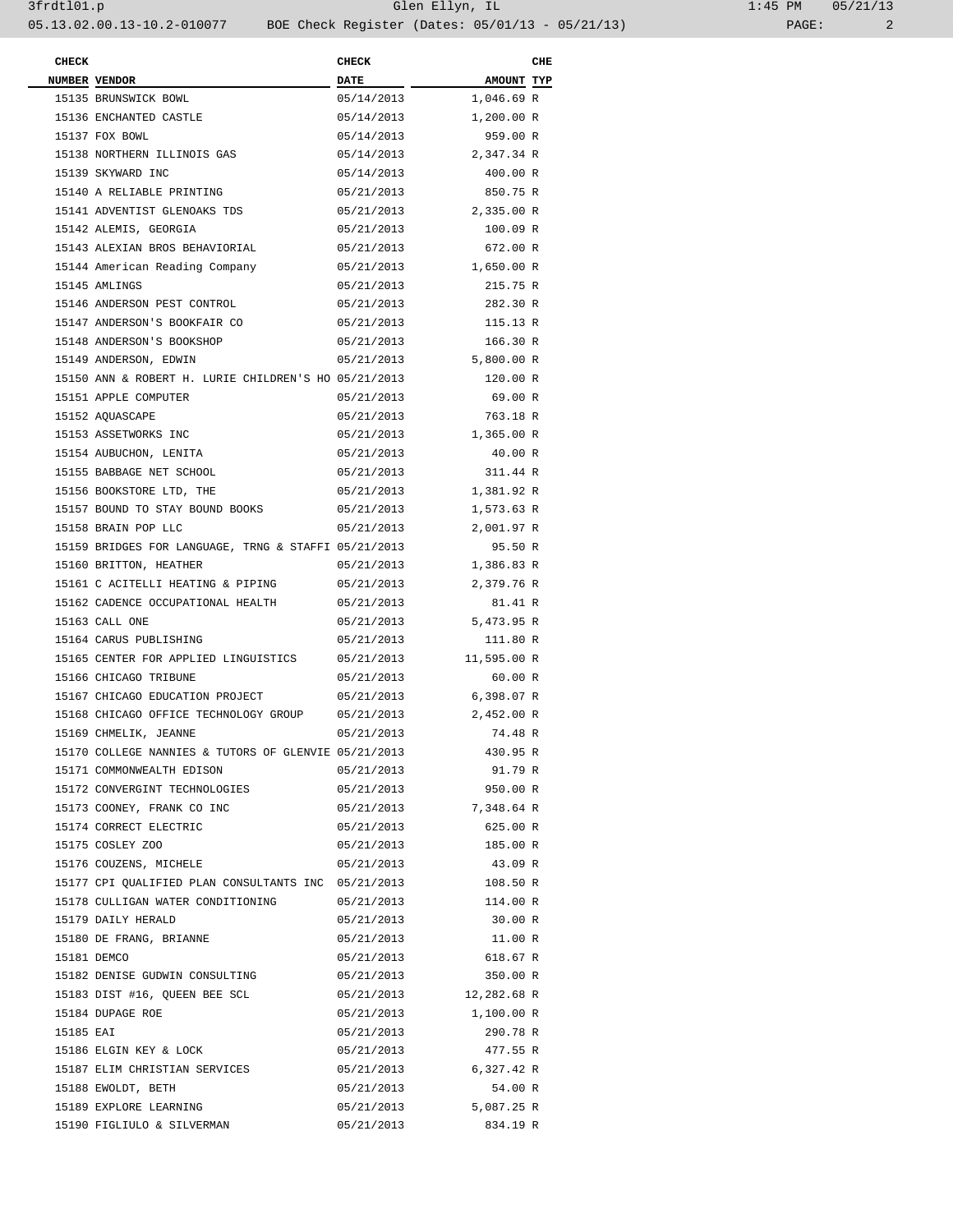| l:45 PM |       | 05/21/13 |
|---------|-------|----------|
|         | PAGE: |          |

| <b>CHECK</b> |                                                      | <b>CHECK</b> |             | CHE |
|--------------|------------------------------------------------------|--------------|-------------|-----|
|              | NUMBER VENDOR                                        | DATE         | AMOUNT TYP  |     |
|              | 15191 FOLLETT LIBRARY RESOURCES                      | 05/21/2013   | 4,230.65 R  |     |
|              | 15192 FRANCZEK RADELET & ROSE                        | 05/21/2013   | 12,184.65 R |     |
|              | 15193 GENERAL BINDING CORP                           | 05/21/2013   | 1,208.87 R  |     |
|              | 15194 GLENBARD ELECTRIC SUPPLY                       | 05/21/2013   | 34.50 R     |     |
|              | 15195 GLENOAKS THERAPEUTIC DAY SCHL                  | 05/21/2013   | 3,257.72 R  |     |
|              | 15196 HAMMOND & STEPHENS COMPANY                     | 05/21/2013   | 42.39 R     |     |
|              | 15197 HEINEMANN                                      | 05/21/2013   | 587.50 R    |     |
|              | 15198 HILDNER, LYNNA                                 | 05/21/2013   | 62.41 R     |     |
|              | 15199 HUE COUNTS                                     | 05/21/2013   | 56.00 R     |     |
|              | 15200 HUMANEX VENTURES                               | 05/21/2013   | 5,597.00 R  |     |
|              | 15201 ICE MOUNTAIN SPRING WATER                      | 05/21/2013   | 61.19 R     |     |
|              | 15202 IDENTITRONICS C/O BAN-KOE COMPANIES 05/21/2013 |              | 423.83 R    |     |
|              | 15203 ILLINOIS DEPT PUBLIC HEALTH                    | 05/21/2013   | 60.00 R     |     |
|              | 15204 ILLINOIS CENTRAL SCHOOL BUS                    | 05/21/2013   | 90,419.49 R |     |
|              | 15205 INSECT LORE                                    | 05/21/2013   | 192.59 R    |     |
|              | 15206 INTERIOR STEEL PRODUCTS                        | 05/21/2013   | 5,635.00 R  |     |
|              | 15207 JOSTENS                                        | 05/21/2013   | 4,038.79 R  |     |
|              | 15208 KAGAN & GAINES INC                             | 05/21/2013   | 79.90 R     |     |
|              | 15209 LAND DESIGN & CONSTRUCTION                     | 05/21/2013   | 1,500.00 R  |     |
|              | 15210 LANYARDS R US                                  | 05/21/2013   | 1,871.00 R  |     |
|              | 15211 LEARNING SOLUTIONS INC                         | 05/21/2013   | 287.30 R    |     |
|              | 15212 LIFE FITNESS                                   | 05/21/2013   | 8,652.79 R  |     |
|              | 15213 LITTLE FRIENDS INC                             | 05/21/2013   | 6,302.56 R  |     |
|              | 15214 LOGISOFT                                       | 05/21/2013   | 16,971.90 R |     |
|              | 15215 MACGILL & CO, WM V                             | 05/21/2013   | 119.14 R    |     |
|              | 15216 MACNEAL SCHOOL                                 | 05/21/2013   | 3,618.68 R  |     |
|              | 15217 MAIL N STUFF                                   | 05/21/2013   | 378.21 R    |     |
|              | 15218 MARCHESE, PAUL                                 | 05/21/2013   | 366.38 R    |     |
|              | 15219 MARQUARDT SCHOOL DISTRICT 15                   | 05/21/2013   | 76,856.95 R |     |
|              | 15220 METRO PROFESSIONAL PRODUCTS                    | 05/21/2013   | 6,457.83 R  |     |
|              | 15221 MULTI-HEALTH SYSTEMS INC                       | 05/21/2013   | 587.43 R    |     |
|              | 15222 MY LEARNING PLAN INC                           | 05/21/2013   | 3,900.00 R  |     |
|              | 15223 NASCO                                          | 05/21/2013   | 6.21 R      |     |
|              | 15224 NORTHERN ILLINOIS GAS                          | 05/21/2013   | 473.01 R    |     |
|              | 15225 OFFICE DEPOT                                   | 05/21/2013   | 0.00C       |     |
|              | 15226 OFFICE DEPOT                                   | 05/21/2013   | 4,022.88 R  |     |
|              | 15227 OTIS ELEVATOR INC                              | 05/21/2013   | 8,736.00 R  |     |
|              | 15228 OVERDRIVE                                      | 05/21/2013   | 632.71 R    |     |
|              | 15229 PATTEN INDUSTRIES #774539                      | 05/21/2013   | 1,030.72 R  |     |
|              | 15230 PEPPER, J W & SONS                             | 05/21/2013   | 125.33 R    |     |
|              | 15231 PFISTER, JANIS                                 | 05/21/2013   | 202.47 R    |     |
|              | 15232 PRO-ED                                         | 05/21/2013   | 547.80 R    |     |
|              | 15233 OUINLAN & FABISH MUSIC                         | 05/21/2013   | 1,796.78 R  |     |
|              | 15234 REALLY GOOD STUFF INC                          | 05/21/2013   | 1,679.47 R  |     |
|              | 15235 ROSCOE CO                                      | 05/21/2013   | 503.45 R    |     |
|              | 15236 ROTARY CLUB OF GLEN ELLYN                      | 05/21/2013   | 147.00 R    |     |
|              | 15237 SAFARI VIDEO NETWORK                           | 05/21/2013   | 1,795.00 R  |     |
|              | 15238 SASED-ILLINOIS PBIS NETWORK                    | 05/21/2013   | 70.00 R     |     |
|              | 15239 SCHOLASTIC INC                                 | 05/21/2013   | 14,859.09 R |     |
|              | 15240 SCHOOL LIBRARY JOURNAL                         |              |             |     |
|              |                                                      | 05/21/2013   | 88.99 R     |     |
|              | 15241 SCHOOL MESSENGER/RELIANCE COMMUNICA 05/21/2013 |              | 7,272.00 R  |     |
|              | 15242 SCHOOL SPECIALTY                               | 05/21/2013   | 0.00C       |     |
|              | 15243 SCHOOL SPECIALTY                               | 05/21/2013   | 5,863.86 R  |     |
|              | 15244 SEAL OF ILLINOIS                               | 05/21/2013   | 4,256.91 R  |     |
|              | 15245 SEPTRAN INC                                    | 05/21/2013   | 44,055.48 R |     |
|              | 15246 SHAW MEDIA                                     | 05/21/2013   | 99.86 R     |     |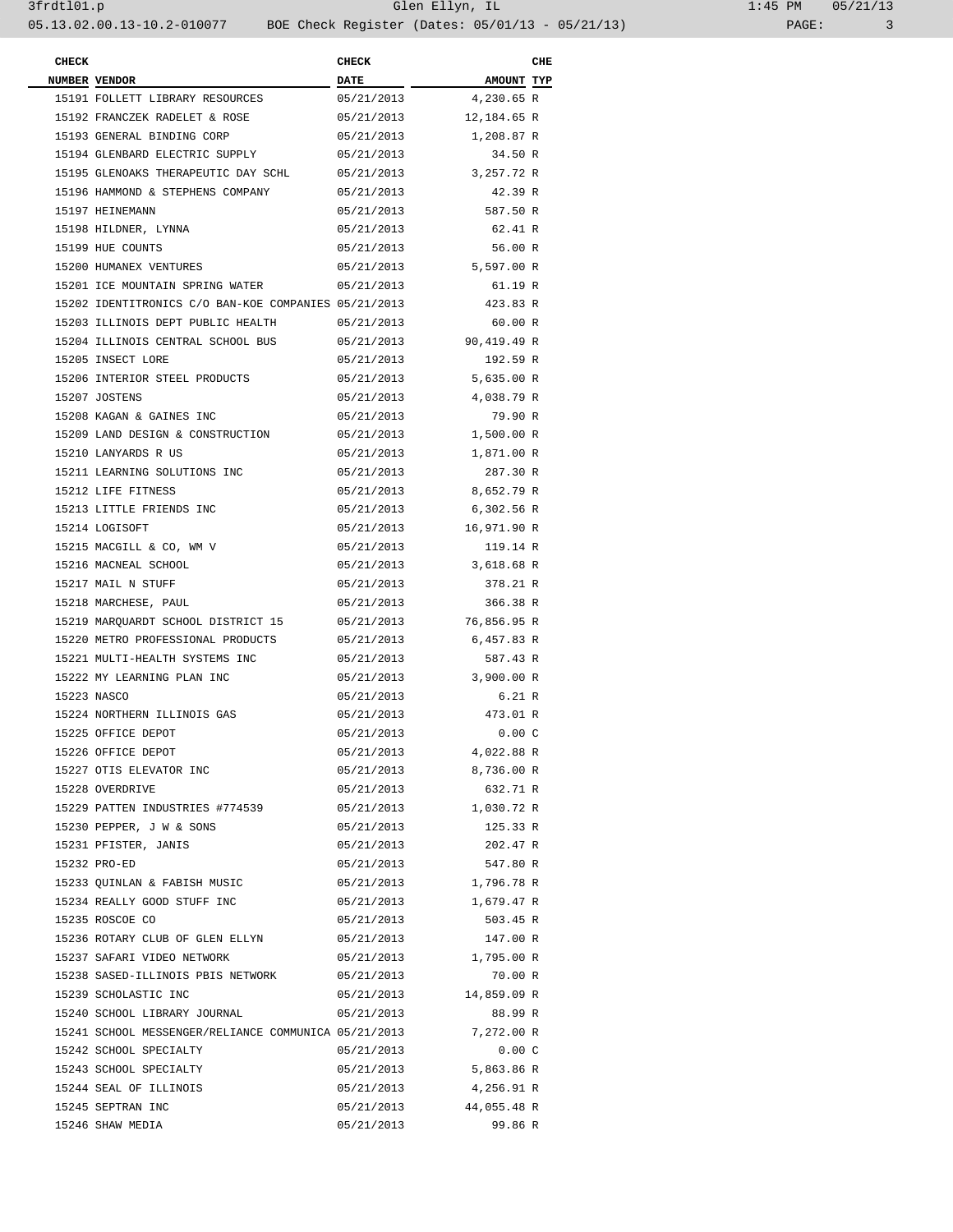| $1:45$ PM |       | 05/21/13 |
|-----------|-------|----------|
|           | PAGE: | 4        |

| <b>CHECK</b>       |                                                         | <b>CHECK</b> |                         | CHE |
|--------------------|---------------------------------------------------------|--------------|-------------------------|-----|
|                    | NUMBER VENDOR                                           | <b>DATE</b>  | AMOUNT TYP              |     |
|                    | 15247 SIGN IDENTITY                                     | 05/21/2013   | 180.00 R                |     |
|                    | 15248 SIMPLEX GRINNELL                                  | 05/21/2013   | 3,347.20 R              |     |
|                    | 15249 SOARING EAGLE ACADEMY                             |              | 05/21/2013 23,407.65 R  |     |
|                    | 15250 SOCIAL THINKING                                   | 05/21/2013   | 310.31 R                |     |
|                    | 15251 STAPLES ADVANTAGE                                 | 05/21/2013   | 1,417.99 R              |     |
|                    | 15252 SWEETWATER                                        | 05/21/2013   | 67.44 R                 |     |
|                    | 15253 TEACHERS DISCOVERY                                | 05/21/2013   | 97.37 R                 |     |
|                    | 15254 TECH 4 LEARNING                                   | 05/21/2013   | 8,583.75 R              |     |
|                    | 15255 TIGERDIRECT.COM                                   | 05/21/2013   | 16,011.88 R             |     |
|                    | 15256 TOMASZKIEWICZ, FRANK                              | 05/21/2013   | 57.75 R                 |     |
|                    | 15257 TYCO INTEGRATED SECURITY LLC                      | 05/21/2013   | 80.16 R                 |     |
|                    | 15258 UNISOURCE GREAT LAKES                             | 05/21/2013   | 4,665.80 R              |     |
|                    | 15259 VANGUARD ENERGY SERVICES LLC                      | 05/21/2013   | 7,128.80 R              |     |
|                    | 15260 VARMA, SHEILA                                     | 05/21/2013   | 50.00 R                 |     |
|                    | 15261 VERIZON WIRELESS                                  | 05/21/2013   | 211.38 S                |     |
|                    | 15262 VIKING AWARDS INC                                 | 05/21/2013   | 82.00 R                 |     |
|                    | 15263 WEBSTER MCGRATH & AHLBERG                         | 05/21/2013   | 4,600.00 R              |     |
|                    | 15264 WEST MUSIC CO                                     | 05/21/2013   | 131.10 R                |     |
|                    | 15265 XEROX CORP                                        | 05/21/2013   | 0.00C                   |     |
|                    | 15266 XEROX CORP                                        | 05/21/2013   | 2,274.30 R              |     |
|                    | 15267 YALA, CCC, SLP/L, DANA A                          | 05/21/2013   | 900.00 R                |     |
|                    | 201200389 EDUCATIONAL BENEFIT COOP                      | 05/01/2013   | 401,260.66 W            |     |
|                    | 201200390 EFLEX GROUP                                   | 05/01/2013   | 438.84 W                |     |
|                    | 201200391 AXA EQUITABLE LIFE INS CO                     | 05/15/2013   | 2,891.00 W              |     |
|                    | 201200392 CERIDIAN BENEFITS SVCS                        | 05/15/2013   | 4,828.44 W              |     |
|                    | 201200394 ILLINOIS DEPT OF REVENUE                      | 05/15/2013   | 52,269.69 W             |     |
|                    | 201200395 INTERNAL REV SERVICE                          |              | 05/15/2013 199,751.45 W |     |
| 201200396 T H I S  |                                                         | 05/15/2013   | 16,658.63 W             |     |
|                    | 201200397 TEACHERS RETIREMENT SYSTEM                    |              | 05/15/2013 105,131.13 W |     |
|                    | 201200398 V A L I C                                     | 05/15/2013   | 916.00 W                |     |
|                    | 201200399 CPI OUALIFIED PLAN CONSULTANTS INC 05/15/2013 |              | 34,983.87 W             |     |
| 201200400 REV TRAK |                                                         | 05/10/2013   | 1,224.80 W              |     |
| 201200401 TH IS    |                                                         | 05/09/2013   | 6,773.81 W              |     |
| 201200402 TH IS    |                                                         | 05/09/2013   | 6,773.81 W              |     |
|                    | 201200403 RELIANCE STANDARD LIFE                        | 05/21/2013   | 204.43 W                |     |
|                    | 201200404 UNUM LIFE INSURANCE                           | 05/21/2013   | 2,676.16 W              |     |

Totals for checks 1,505,452.28